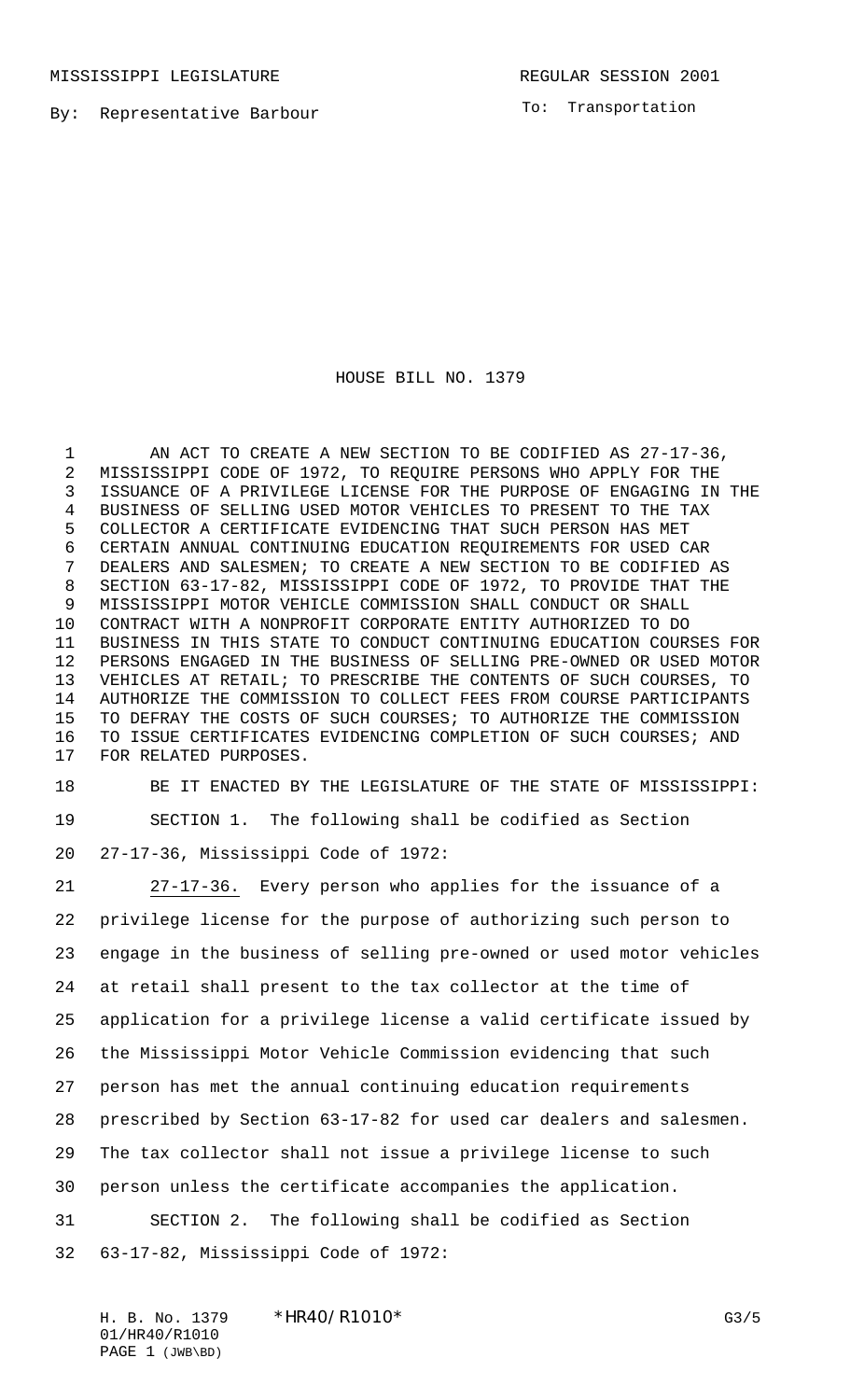H. B. No. 1379 \*HR40/R1010\* 67-17-82. (1) The Mississippi Motor Vehicle Commission shall conduct or shall contract with a nonprofit corporate entity authorized to do business in this state to conduct continuing education courses for persons engaged in the business of selling pre-owned or used motor vehicles at retail. Such courses shall be designed to enhance the knowledge and competence of pre-owned used car dealers and salesmen and shall include, but not be limited to, classroom instruction in the following areas of law: (a) The Mississippi Certificate of Title Law; (b) Odometer laws, both state and federal; (c) Buyers Guide: (i) Implied warranties; (ii) No warranties ("As Is"); (d) Proper use of dealer tags; (e) Towing and storage laws; (f) Bad check laws; (g) Draft auto purchase law; (h) State Inspection Law; 51 (i) Repossession laws; (j) Sales tax laws (As applicable to motor vehicle sales); (k) Department of Human Services regulations on reporting a new hire; (2) The commission shall issue a certificate to each person who completes at least five (5) hours of classroom instruction. No written or oral examination shall be required of course participants. The certificates shall be valid for not more than one year from the date of issue and shall contain the participant's name and address, an identification number and an expiration date thereon. The commission may charge a fee not to exceed the actual costs incurred by the commission in conducting or contracting for the conducting of the courses and the issuance of certificates.

01/HR40/R1010 PAGE 2 (JWB\BD)